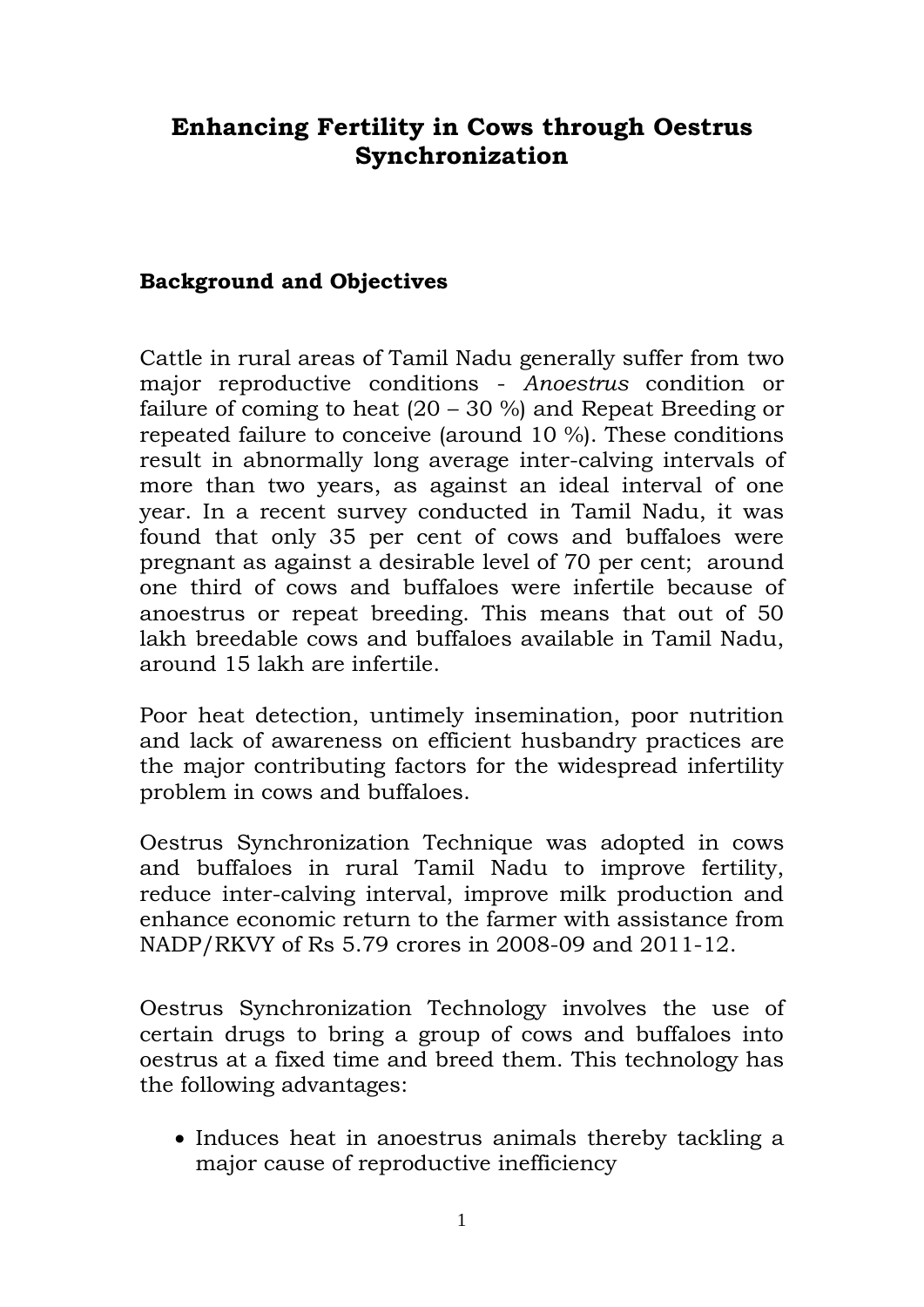- Improves conception rate due to timely insemination.
- Brings the animal into heat at pre-determined time so that there is no need for dependence on the farmer to detect heat.

## **Intervention**

In this intervention, a device known as CIDR (Controlled Internal Drug Release) is impregnated with progesterone hormone and used as the main agent along with another drug called Prostaglandin  $F_{2a}$  for synchronization of oestrus. In adddition, the cows and buffaloes are primed with mineral supplements before starting the synchronization protocol. A total of 15,149 cows and buffaloes were oestrus synchronised and bred by AI in 20 districts of Tamil Nadu at a cost of Rs 2 crores in 2009-10. The districts covered were Villupuram, Erode, Salem, Kanchipuram, Thiruvallur, Namakkal, Dharmapuri, Pudukottai, Thanjavur, Nagapattinam, Tirunelveli, Krishnagiri, Vellore, Thiruvannamalai, Sivagangai, Cuddalore, Tiruchirapalli, Karur, Thiruvarur and Dindigul.

The Tamil Nadu Veterinary & Animal Sciences University (TANUVAS) piloted the project through its network of 16 Training and Research Centres in the districts. All procurements were done centrally by TANUVAS and distributed to the line departments. 750 veterinarians of the Department of Animal Husbandry, Co-operative Milk Unions and Veterinary University were involved at field level.

Major steps involved in Oestrus Synchronisation and Artificial Insemination (AI) were as follows:

- Potential villages were selected by the veterinarian
- Camps were organized, wherein cows and buffaloes were examined individually and the animals are selected.
- Selected animals were given a dose of de-worming drug and two kg of mineral mixture to be fed at the rate of 30 g daily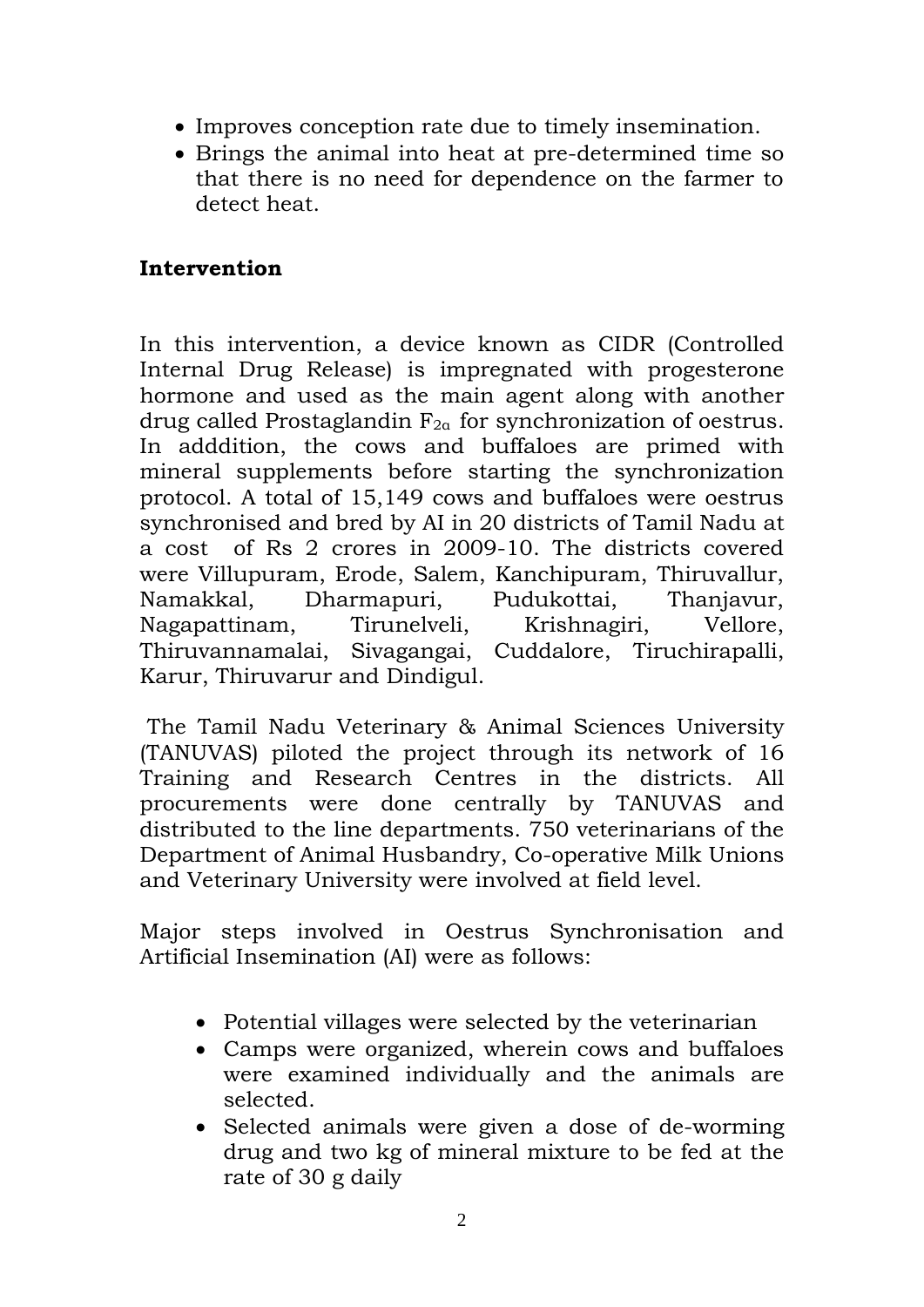- The selcted animals were re-examined after 15-30 days and the synchronization protocol was adopted
- After three months the pregnancy was verified in all the identified animals.

### **SYNCHRONIZATION PROTOCOL EMPLOYED IN**

#### **SELECTED COWS**



**withdrawal**

**6. Pregnancy Diagnosis**

Buoyed by the success of the first phase of the project that was taken up in 20 districts only, an additional project of Rs 3.79 crores has been taken up during 2011-12 to extend oestrus synchronisation technique in 50,000 cows and buffaloes spread over all districts of Tamil Nadu (including all anoestrus animals at the District livestock farms).

### **Outcome**

The results of this project manifest in three ways, viz.,

- $\checkmark$  improving fertility and reduction of inter-calving period that can be measured by the success rate of AI
- $\checkmark$  improvement of milk production, and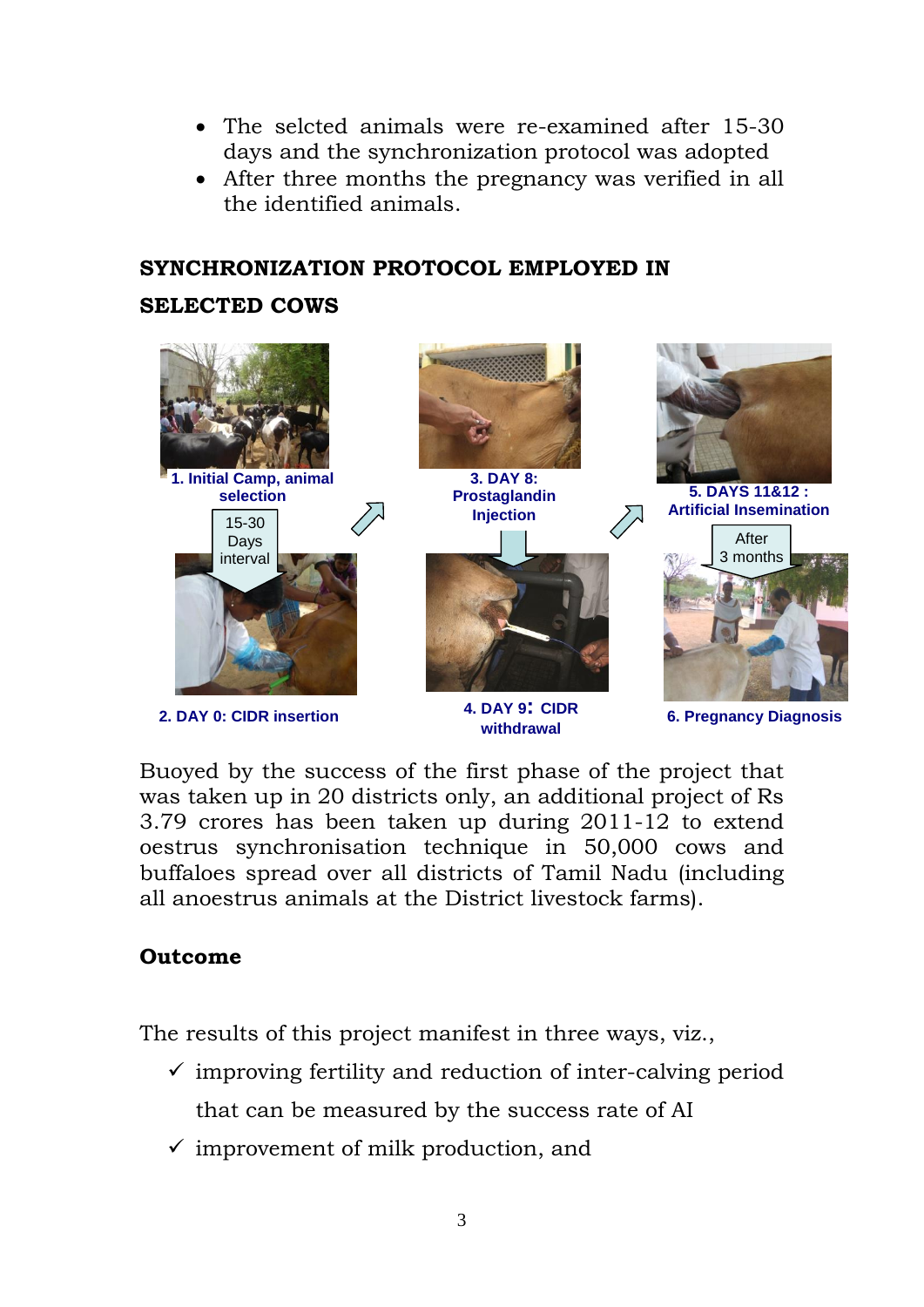$\checkmark$  salvaging infertile cows which otherwise find their way to slaughter houses.

This project achieved a conception rate of 60.25 % in mostly infertile cows and buffaloes. It improved conception rate by 20-25 % and reduced calving interval by 5-6 months. This means the farmers were saved from maintaining unproductive animals for a long time and they earned more income because of more days of milk production.

For various reasons, milk production has remained static In Tamil Nadu at 5.5 – 5.7 million tonnes for the last 4 years. The reduction in inter-calving interval would result in 30 - 40 % increase in milk production from an individual animal. If the synchronization technology is adopted in fairly large number of cows, e.g., in 2 lakh cows, it would improve the total milk production by 700 lakh litres in a year. This would help to meet the increase in demand for milk and also help to control price inflation.

The most important outcome is that 9,124 cows and buffaloes had become pregnant out of 15,149 synchronized. Induction of heat was almost 100 % in anoestrus (not coming to heat) cows and buffaloes. A conception rate of 60.23% achieved in mostly infertile cows and buffaloes is a significant feat.

The implementation of this Project resulted in improvement in milk production by 46.0 lakh litres (8,550 cows calving x 90 milking days x 6 lit/day) on annual basis. This improvement in milk production comes without increasing the number of animals and exerting pressure on feed resources. In addition**,** this project could salvage at least 20- 30 % of cows and buffaloes from going to slaughter as unproductive animals.